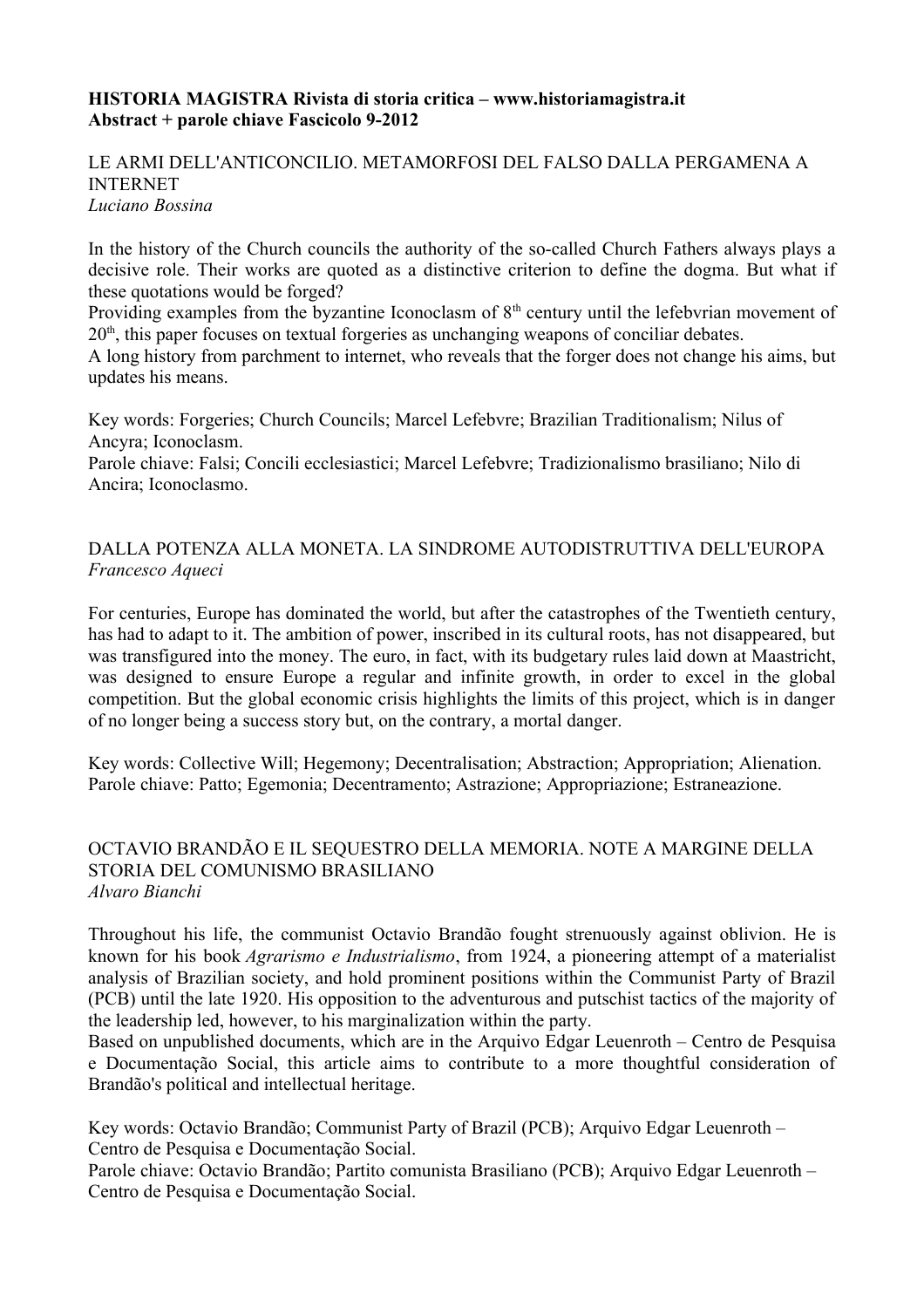### UNO STUDIO SULLE PRESIDENZIALI AMERICANE: L'ECONOMIA CONTA? *Marco Morini*

The economy matters. This is one of the dogma taught us by those who have studied the history of the American presidential elections. But is this collective perception of the influence of economic data on individual electoral behaviour confirmed by statistical analysis of the history of presidential elections? This study shows that the most commonly used economic indicators are poor predictors of election outcomes, and also that variation in the approval rating of the incumbent president is a variable independent from the real economic data.

Key words: American Politics; American History; Political Behaviour; American Presidential Elections; Political History; Economic Statistics.

Parole chiave: Politica americana; Storia americana; Comportamento elettorale; Elezioni; Storia politica; Statistiche economiche.

# GRAMSCI E LA QUESTIONE MERIODIONALE. GENESI, EDIZIONI E INTERPRETAZIONI *Giacomo Tarascio*

*Alcuni temi della quistione meriodionale* is the only organic essay of Antonio Gramsci: written in 1926, after almost 100 years, it has aroused several interpretations, theoretical debates and political polemics. The following paper will analyse the origin of this essay and issues linked to it, particularly focusing on supposed lacks and on causes that led to a delay of the first publishing. These events influenced the succeeding interpretations of topics it contains.

Therefore, the aim of the article is to analyse the essay's publications in Italy during XX century, where it has been acknowledged and studied into three big historiographical traditions: the southernism and the gramscian ones, and, in addiction, the one concerning the history of PCI.

Key words: Southern question; Antonio Gramsci; *Alcuni temi della quistione meriodionale*; Italian Communist Party; Southernism; Anthological publications.

Parole chiave: Questione meridionale; Antonio Gramsci; *Alcuni temi della quistione meriodionale*; Partito comunista italiano; meridionalismo; pubblicazioni antologiche.

### I DANNATI DELLE CARCERI. UNA PRONUNCIA DELLA CORTE SUPREMA DEGLI STATI UNITI: UNA LEZIONE DA SEGUIRE *Elisabetta Grande*

Building new prisons is not a solution for prison overcrowding; to the contrary, it is part of the problem. This is the U:S: Supreme Court's lesson in one of its most recent decisions, *Brown v. Plata*, confirming the previous order of a three-judge court to reduce California's prison population by around 40.000 persons within two years. Finding cruel and unusual the punishment imposed to prisoners in California, because of the terrible conditions in serving their sentence, the Court shows the ultimate failure of sentencing system based upon incapacitation and a zero tolerance policy. Public safety is better served *without* rather that *with* prisons: this seems to be the message that *Brown v. Plata* is sending to legislators, administrators and citizens. It is a message that Europeans and Italians should listen to very carefully.

Key words: Comparative Criminal Law; Prison Overcrowding; Human Rights; United States. Parole chiave: Diritto penale comparato; Sovraffollamento delle carceri; Diritti umani; Stati Uniti.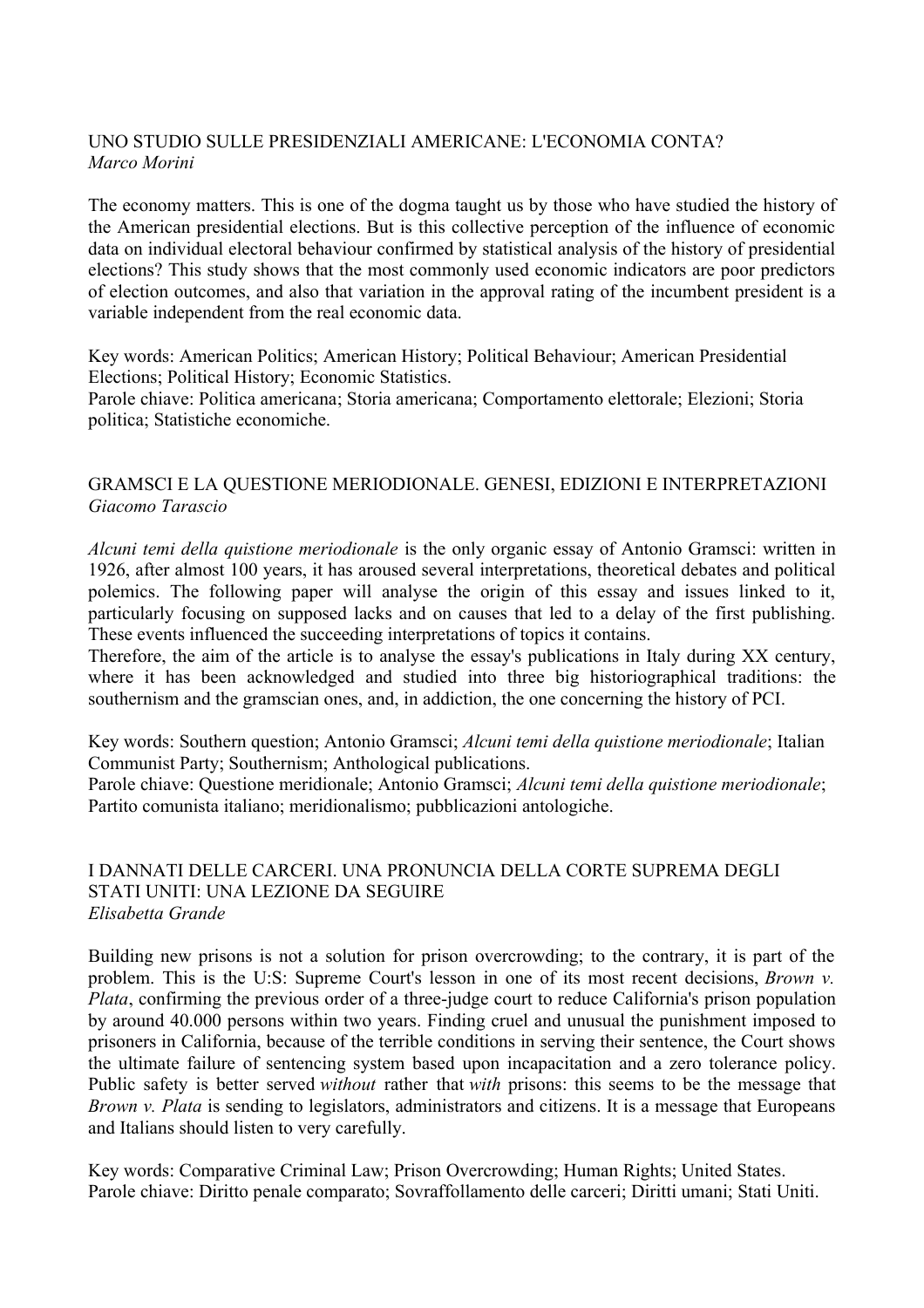### LA «RELIGIONE DELLA VALUTAZIONE», TRA OLIGOPOLI EDITORIALI E «PUBBLICITÀ DEL SAPERE» *Isabella Gagliardi*

The paper analyzes the relationship between the economic interests and the scientific research using as interpretative key the genesis and the aims of the evaluation systems used in scholarly fields. It gives a particular attention to bibliometric indices – such as the h-index and the journal impact factor – now used to judge the scientific nature of a paper, but which in reality were developed by publishing companies for directing the purchases by university libraries. Afterward it shows how the commercial nature of the indices provokes distortions of the research, depriving it of its freedom and reducing its potential innovation. Finally the paper indicates the clever use of the semantic web (institutional repositories in open access) as a possible way out of this "impasse".

Key words: Research Evaluation; Bibliometric Indices; Economic Interests; Oligopoly; Repositories; Open Access.

Parole chiave: Valutazione della ricerca; Indici bibliometrici; Interessi economici; Oligopoli editoriali; *Repositories*; O*pen access*.

# TERRA SANTA, UN BRAND TERRITORIALE (MENTRE LA PALESTINA MUORE) *Marco Bistacchia*

The dismemberment of a territory on one hand and the eclipse of laic nationalism on the other have caused (are ate the origin) of the flare up of the Palestinian national fabric and revives the concerns for an imminent deterioration of the interreligious cohabitation. The peace agreements swindle as planned in Oslo and tragically born out by the establishment of a dual government in Gaza has been perceived by the population as a crisis, currently irreversible, of the self determination national project.

In such a scenario of political instability and economic stagnation the already tiny Palestinian christian community, on the strength of the international economic endorsement, seems to be determined, as far as they pledge, to abandon the sinking Palestinian ship and by shutting up ethnic bonds among the members of the community they would opt for an alternative way to the anticolonial resistance.

Key words: Normalization; Dearabization; Religious Corporatism; Cult Ethnicity; Identitarian Project; Victims Economy.

Parole chiave: Normalizzazione; Dearabizzazione; Corporativismo religioso; Etnicizzazione del culto; Progetto identitario; Economia delle vittime.

### *GRAPHIC JOURNALISM*: IL FUMETTOCOME RACCONTO DEL MONDO *Vito Santoro*

The graphic journalism is a for of journalism that takes advantages of the potential of narrative and visual power of comics. More than a theory, a trend or a school, it is a practise adopted by the authors. The graphic reported is always ready to gather as much evidence as possible on the object of his search. This is what happens in the work of Joe Sacco, Aleksandar Zograf and Igort: their graphic novels describe unknown places, situations and areas. In Italy the publisher BeccoGiallo has created a particular kind of comics, called civil comic. BeccoGiallo's graphic novels talk about true crime stories; biographies and reportage about the world of migrants.